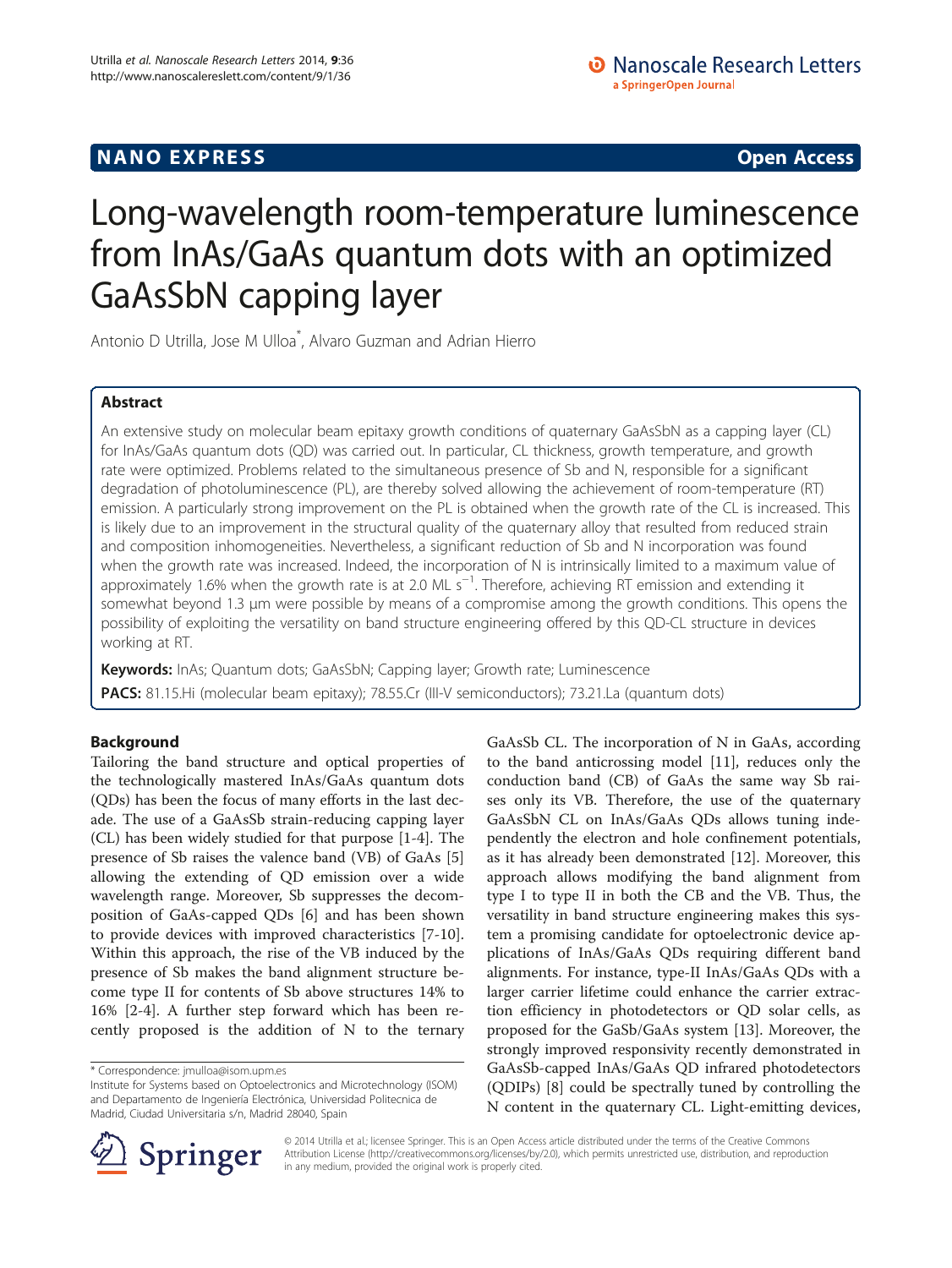such as laser diodes (LD), could also benefit from this approach. As an example, the difficulty to achieve long lasing wavelengths in GaAsSb-capped InAs/GaAs QD LDs due to the inhibition of type-II transitions [[10](#page-6-0)] could be overcome by adding N, which allows reaching longer wavelengths while keeping the type-I band alignment.

However, significant structural changes of the capping layer due to the addition of N have been found to take place [[14\]](#page-6-0). Strain and compositional inhomogeneities are induced during the CL growth, yielding a degradation of the luminescence such that, as far as we know, no room-temperature (RT) emission has been reported to date using such a CL. Nevertheless, the resulting morphology of the CL could be modified through the growth conditions. Growth parameters such as growth temperature or growth rate could significantly influence the mass transport phenomena and composition modulation. Therefore, a need arises to find the optimal growth conditions in order to exploit the promising properties of this QD-CL system in optoelectronic applications. In this work, we study the effect of modifying the CL growth temperature, thickness, and growth rate on QD luminescence. RT photoluminescence (PL) is shown to be achievable through different growth conditions, and extending the emission to 1.3 μm is possible by means of the appropriate combination of the growth parameters.

# Methods

All of the analyzed samples were grown by solid source molecular beam epitaxy on  $n^+$ -doped GaAs (001) substrates. The QD layers were always grown under the same conditions by depositing 2.8 monolayers (ML) of InAs at 450°C and 0.04 ML s<sup>-1</sup> on an intrinsic 0.5- $\mu$ mthick GaAs buffer layer. The GaAsSbN CL was grown under the reference conditions discussed below, modifying only one of the growth parameters for each series of samples. A 250-nm-thick GaAs layer was grown on top of the GaAsSbN capping. Sb was supplied from an effusion cell, while active N was generated from a radiofrequency (RF) plasma source with a 0.1-sccmflow of pure  $N_2$ . The samples were characterized by PL measurements at 15 K and RT. A He-Ne laser was used as the excitation source, and low-temperature (LT) measurements were done using a closed-cycle He cryostat. The emitted light from the samples was dispersed by a 1-m spectrometer and detected with a liquid nitrogen-cooled Ge detector through standard lock-in techniques.

# Results and discussion

First, it is necessary to establish the reference growth conditions for the GaAsSbN CL as a starting point from which one of the parameters will be modified in each series of samples. Thus, as reference conditions for the CL growth, those used in previous studies are considered

[[12](#page-6-0)], i.e., a 470°C growth temperature, a ratio of  $As<sub>4</sub>/Ga$ beam equivalent pressure of 32, a thickness of 5 nm, and a growth rate of 1 ML  $s^{-1}$ . Regarding the N and Sb contents, a power of 140 W for the RF plasma source and a temperature of 335°C for the Sb effusion cell were chosen as reference source conditions. These conditions correspond in our system to nominal contents of 2.5% of N and 15% of Sb. In order to support the accuracy of these values, three samples consisting of single GaAsSb, GaAsN, and GaAsSbN quantum wells (QWs) were grown under the same reference conditions. For the GaAsSb QW sample, an emission peak of 1.242 eV at RT was found, corresponding to an Sb content of approximately 15% according to theoretical and experimental results for such a GaAsSb QW thickness [\[15\]](#page-6-0). Regarding the GaAsN QW, a content of N around 2.3% can be estimated when comparing with similar reported QWs [\[16\]](#page-6-0). The LT PL from the quaternary QW sample shifted from the GaAs gap energy a higher value (527 meV) than the addition of shifts in the GaAsSb (216 meV) and GaAsN (255 meV) QW samples. This is in agreement with studies reporting a facilitated incorporation of N by the presence of Sb [\[17,18\]](#page-6-0). Indeed, the difference of 56 mV points to a higher N content corresponding to approximately 2.8%. For these N and Sb contents, the system will still be in the type-I band alignment region [\[12](#page-6-0)]. Furthermore, since the Sb/N ratio is larger than 2.6 (the condition for lattice matching to GaAs) it can be assumed that the GaAsSbN layer grows under compressive strain on GaAs and will act as a strainreducing CL.

# Capping layer growth temperature

First, the study focuses on finding the optimal growth temperature for the GaAsSbN CL. The incorporation of N in GaAs has been found to be temperature independent in a wide range of temperatures from 400°C to 480°C [[19\]](#page-6-0) or even higher temperatures [[20,21](#page-6-0)]. However, for temperatures higher than that, N incorporation is strongly reduced. This is probably induced by the temperature-enhanced desorption of N from the growth surface, as it has been theoretically predicted [[22\]](#page-6-0). On the other hand, as expected from the fact that Sb has a higher sublimation energy than As [\[23](#page-6-0)], increasing the temperature affects substantially the incorporation of Sb [[24,25\]](#page-6-0). Thus, Sb desorption has been found to increase with temperature, becoming substantial above 490°C [[24\]](#page-6-0). Hence, in order to avoid a significant desorption of both Sb and N as well as a substantial modification of the InAs QDs, we studied the effect of the CL growth temperature in a range between 450°C and 480°C. A series of four samples was grown with CL growth temperatures set to 450°C, 460°C, 470°C, and 480°C (labeled as A1, A2, A3, and A4, respectively). Figure [1](#page-2-0) shows the PL spectra of the four samples.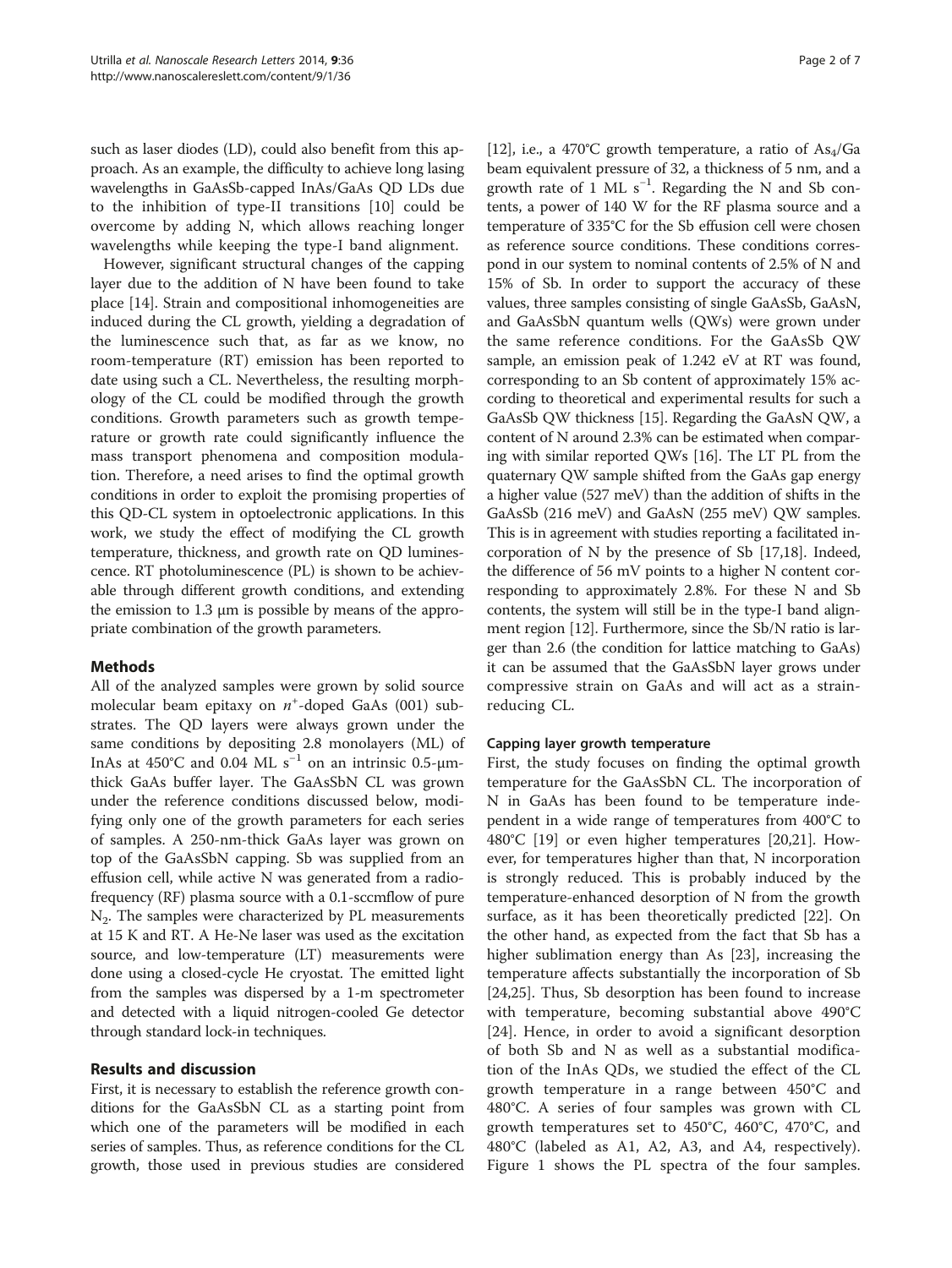<span id="page-2-0"></span>

The small peak wavelength shifts observed do not follow any tendency with the growth temperature and are likely within the reproducibility error bar. Nevertheless, an improvement of the luminescence properties can be observed with increasing the growth temperature from 450°C up to 470°C, being more remarkable for the last temperature case. The full width at half maximum (FWHM) is slightly reduced, and the integrated intensity is approximately doubled when raising the temperature within this range. However, above 470°C, the integrated PL intensity is reduced by approximately 65% and the FWHM is slightly increased. According to these results, the CL growth temperature is set to 470°C for the remaining analysis.

#### Capping layer thickness

In order to analyze the impact of the CL thickness on the PL properties, a series of samples with 2.5-, 5.0-, and 7.5-nm-thick GaAsSbN CLs was grown (labeled as B1, B2, and B3, respectively). Figure 2 shows the PL spectra at 15 K of the three samples, and the extracted FWHM and integrated intensity are represented in the inset. Reducing the CL thickness from 7.5 to 2.5 nm induces a considerable blueshift, leading also to a decrease of 20 meV in the FWHM and to a significant enhancement in the integrated intensity by a factor of 15. Thus, a clear tendency of the luminescence properties with the CL thickness can be observed, whereby the peak wavelength is red-shifted as the CL thickness increases, accompanied by a significant degradation of the radiative efficiency. This redshift could arise from several mechanisms. First, a thicker strain-reducing CL should induce a reduction of the compressive strain inside the QD. Second, and as it happens in GaAsSb-capped QDs [[26\]](#page-6-0), the QD size may be



larger for thicker GaAsSbN CLs. The degradation of the radiative efficiency likely originated from a higher composition modulation. Indeed, a higher composition modulation is expected for thicker CLs since they accumulate a larger amount of strain, yielding a more pronounced interface roughness. This clustering and roughness would directly impact the carrier injection efficiency into the InAs QDs, decreasing the radiative efficiency of the PL.

#### Capping layer growth rate The GaAsSbN CL

A series of samples was grown wherein the only modified parameter was the growth rate of the quaternary GaAsSbN CL while the rest of the growth parameters were kept at their reference values. Five samples with CL growth rates of 0.5, 1.0, 1.2, 1.5, and 2.0 ML s<sup>-1</sup> were grown (labeled as C1, C2, C3, C4, and C5, respectively). Figure [3](#page-3-0) shows the PL spectra for this series of samples with their integrated intensity and FWHM evolution depicted in the inset. A significant enhancement of the PL properties with the growth rate is observed. The integrated intensity is improved up to 40 times when going from 0.5 to 2.0 ML  $s^{-1}$ , and the FWHM is reduced to 38 meV for rates above 1.2 ML s<sup>-1</sup>. Moreover, samples with the CL grown at and above 1.2 ML  $s^{-1}$  showed RT luminescence (the RT PL results will be discussed below). However, the emission is blue-shifted when the growth rate is increased, which suggests a reduced N and/or Sb incorporation in the CL.

# The GaAsSb and GaAsN CLs

In order to clarify the effect of the growth rate on the N and Sb contents individually, samples either with a GaAsN (samples D1 and D2) or a GaAsSb (samples E1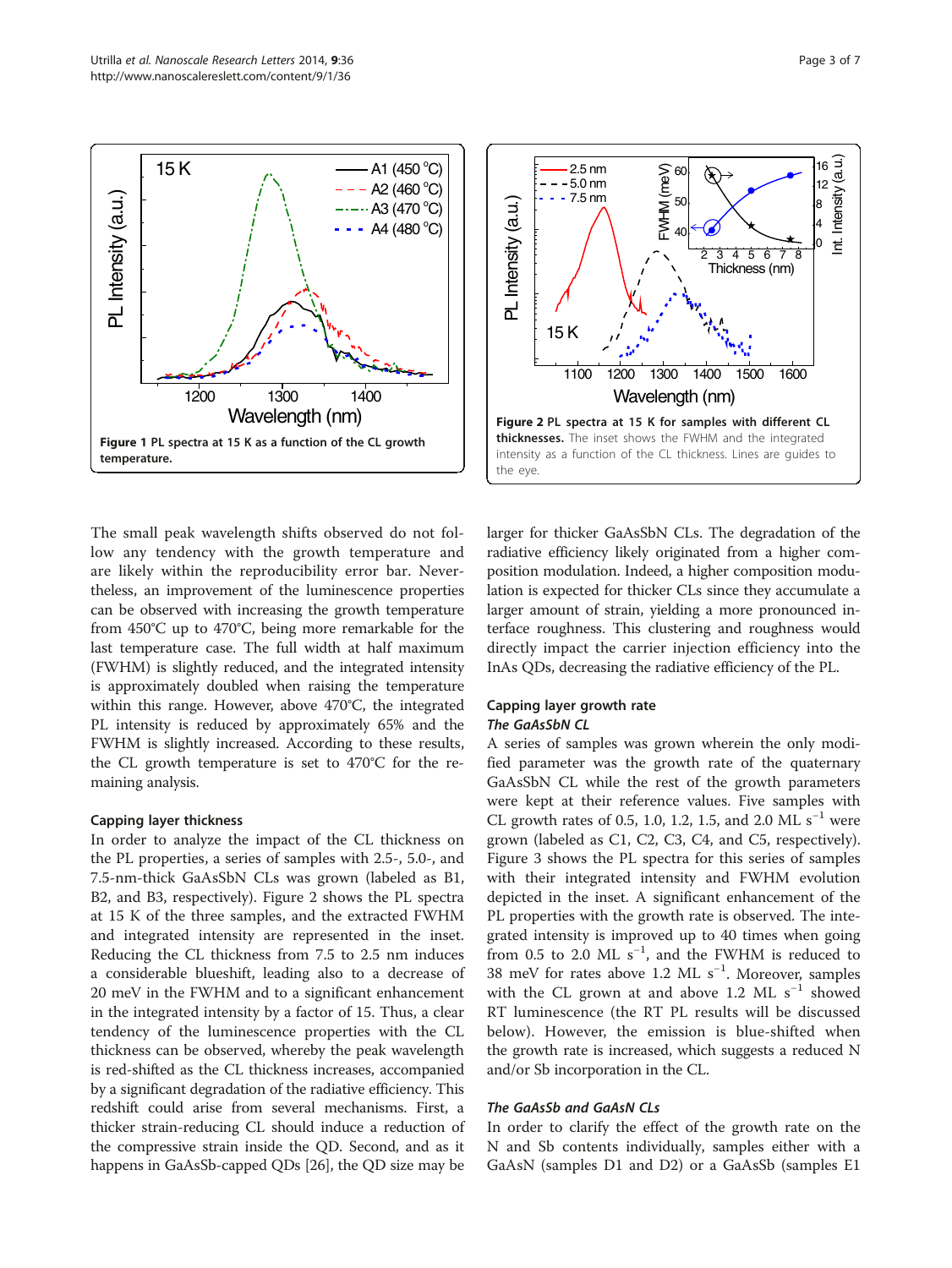<span id="page-3-0"></span>

and E2) CL were also studied. The CL growth rates were 1 and 2 ML s−<sup>1</sup> for D1/E1 and D2/E2, respectively. All these samples were grown under the same conditions as the quaternary counterpart. Figure 4a shows the PL spectra for the GaAsN CL grown at 1 ML s<sup>-1</sup> (dasheddotted blue line) and 2 ML  $s^{-1}$  (continuous red line). A blueshift together with a strong PL improvement can be also appreciated here when the growth rate of the CL is increased, as it happens for the case of the quaternary. Since the N incorporation was found to be inversely proportional to the growth rate [[19,21\]](#page-6-0), the blueshift can be attributed to a reduced N content. Thus, the sample with the CL grown at 2 ML  $s^{-1}$  has a lower N concentration than the 1-ML  $s^{-1}$  CL sample.

In order to decouple the effect of the N concentration on the PL properties from that of the growth rate, a third sample was grown at 1 ML s<sup>-1</sup> (D3, dashed black line in Figure 4a). The N RF plasma power was decreased until the PL peak energy matched that of D2, i.e., until the N concentration was the same. A comparison of the PL from samples D2 and D3 (equal N concentration and  $2/1$ -ML s<sup>-1</sup> growth rates, respectively) now clearly shows that the PL improvement at higher growth rates is not only due to a reduced N incorporation but also due to an improved structural quality of the CL.

In the case of the GaAsSb CL, a blueshift and a moderate PL enhancement is observed with increasing growth rate (Figure 4b), also indicative of a lower Sb incorporation. This behavior contradicts that reported for GaAsSb QWs grown at growth rates below 1 ML  $s^{-1}$ [[24\]](#page-6-0), but no reports for higher growth rates are available in the literature. Like in the case of the GaAsN CL, a third sample was grown to decouple the effect of the growth rate and the Sb concentration. This sample (E3, dashed black line in Figure 4b) had a lower Sb content to match that of E2 (similar PL peak energy) and a 1-ML s<sup>-1</sup> CL growth rate. Contrary to the case of GaAsN, increasing the growth rate while maintaining the Sb content constant seems to produce a minimum improvement of the PL (see the PLs from E2 and E3 in Figure 4b). Thus, we can conclude the sole increase of the growth rate (samples E1 and E2) leads to a decreased Sb content that is entirely responsible for the improved PL. Indeed, it has been shown that the PL of GaAsSb-capped InAs QDs is degraded for Sb contents above 12% [\[27](#page-6-0)], so reducing the initial content (approximately 15%) should result in an improved PL.

#### Quantification of the Sb/N content reduction

In order to determine the reduction of the Sb and N contents when growing the CL at the highest rate, samples consisting of single GaAsSb, GaAsN, and GaAsSbN QWs were grown at 1 and 2 ML  $s^{-1}$  using the reference source conditions. Figure [5](#page-4-0) shows the PL spectra from these

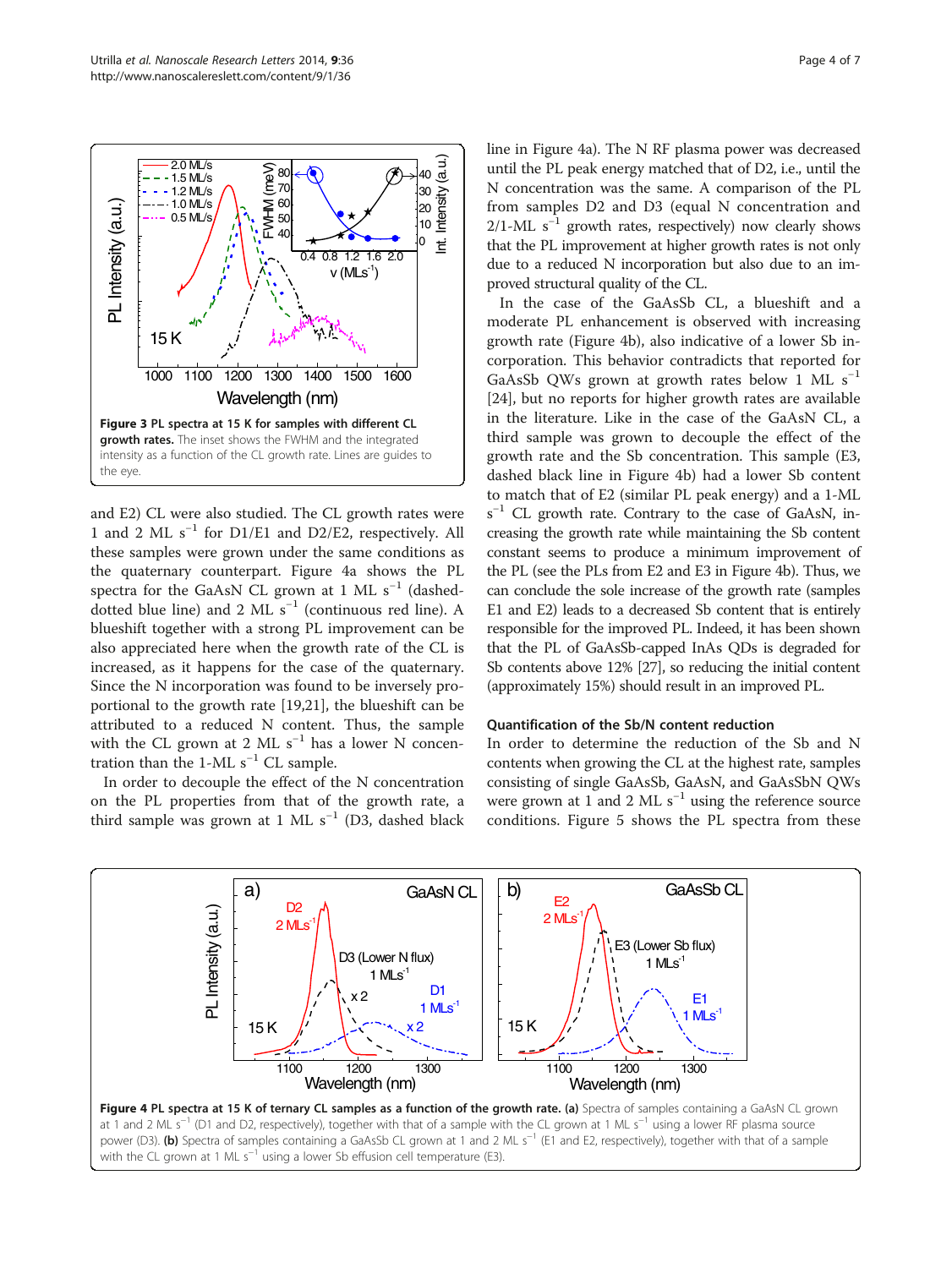<span id="page-4-0"></span>

samples, where PLs from samples grown at 1 ML  $s^{-1}$ appear as dashed lines while those from samples grown at 2 ML s<sup>-1</sup> are represented by continuous lines. Regarding the GaAsSb QWs (black lines), the increase in growth rate induces a blueshift of 101 meV, from which a significant reduction of the Sb content of approximately 8% can be deduced [[15](#page-6-0)]. Likewise, the emission from GaAsN QW (red lines) is also strongly blue-shifted as a consequence of the reduced N incorporation. From the blueshift of 137 meV found for this case, a reduction of N content of approximately 1.2% is estimated [\[16](#page-6-0)]. The N content is therefore reduced to about half when doubling the growth rate, which is in good agreement with what is expected from the inverse linear N incorporation dependence on the growth rate [\[19,21\]](#page-6-0). In the case of the GaAsSbN QW (blue lines), the observed shift is 240 meV, which corresponds very well to the addition of the shift values for the two ternaries, indicating a similar decrease of Sb and N of 8% and 1.2%, respectively. Therefore, Sb and N contents of 7% and 1.6% are expected for the GaAsSbN CL grown at 2 ML s<sup>-1</sup>.

#### Comparison among the three CL materials

Figure 6 shows PL FWHM and integrated intensity ratio between the QD samples grown at 2 and 1 ML  $s^{-1}$  for the three cases, the ternaries GaAsSb and GaAsN, and the quaternary CL samples. A reduction of the FWHM



of 65% is found for the GaAsN CL sample, stronger than the 25% to 30% observed for the GaAsSb and GaAsSbN CL samples. On the other hand, the integrated intensity significantly increases for the GaAsN and the GaAsSbN CL samples by a factor of 6.2 and 9.6, respectively. These results show that increasing the growth rate has a particularly strong positive impact in N-containing structures. This could be related to a reduced composition modulation that resulted from a lower diffusion of N and Sb atoms on the growth surface. In particular, the reduced FWHM of the PL seems to indicate a homogenization of the CL composition on top of the QDs, where a strong Sb accumulation induced by the presence of N was reported when growing at 1 ML s<sup>-1</sup> [[14\]](#page-6-0). Moreover, the shorter time of exposure to the plasma could be attenuating the damage induced by the excited N species, mainly N ions, coming from the plasma source. This would result in a reduced defect density.

#### Extending the emission wavelength

Our goal is to extend the emission wavelength through the best growth conditions found from the different approaches analyzed above. Since the most significant improvement was found when the growth rate of the CL is increased, the efforts will first focus on trying to extend the emission by adding higher amounts of Sb and N in the CL grown at 2 ML  $s^{-1}$ . The reference values will be used for the other parameters. Three samples with the CL layer grown at 2 ML  $s^{-1}$  were studied: the first one with the reference parameters for N and Sb sources (sample F1), the second one by raising the Sb effusion cell temperature to 345°C (sample F2), and the last one by increasing both the Sb cell temperature to 345°C and the RF plasma source power to 210 W (sample F3). The PL spectra from this series of samples are shown in Figure [7](#page-5-0)a. It can be observed that increasing the Sb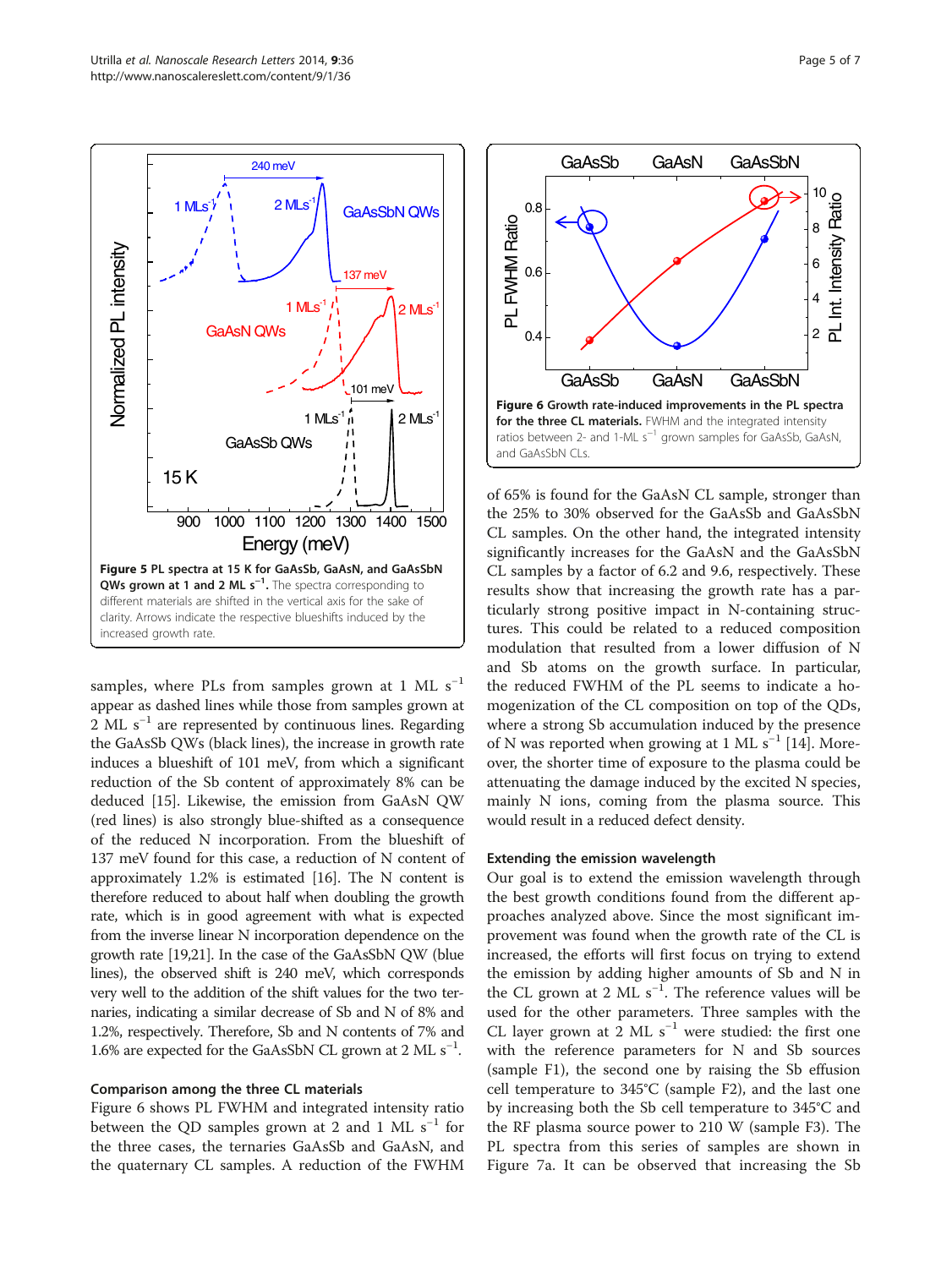<span id="page-5-0"></span>

content in the CL leads to a red-shifted emission peak with a simultaneously weakened luminescence. However, it was impossible to incorporate a higher N content at this growth rate, finding a similar spectrum for sample F3 as that of sample F2, with no significant peak shift. This means that the additional active N provided is not being incorporated substitutionally into the lattice.

A similar study was carried out also for a lower growth rate of 1.5 ML  $s^{-1}$ . The three samples described in the previous paragraph, with the same parameters for the Sb and N sources, were reproduced with a CL growth rate of 1.5 ML  $s^{-1}$  (G1, G2 and G3, respectively). The PL spectra are shown in Figure 7b. The PL peak redshift in sample G2 is now 97 meV, as compared to 40 meV at 2 ML s−<sup>1</sup> . This means that a higher amount of Sb is now incorporated for the same Sb flux than at 2 ML  $s^{-1}$ . Moreover, adding higher N contents is still possible at this lower growth rate, resulting in a long wavelength peak close to 1.4 μm at 15 K (sample G3).

This result shows that a strict limitation exists related to N incorporation in the GaAsSbN CL at high growth rates. N contents above approximately 1.6% cannot be incorporated into the lattice when growing at 2 ML  $s^{-1}$ . This forces us to limit ourselves to lower growth rates in order to achieve long emission wavelengths.

#### Results at RT

Figure 8 shows the RT PL spectra for all the samples from this paper emitting near 1.3 μm. As it can be observed, RT emission was obtained through different approaches. When using a the 2.5-nm-thick GaAsSbN CL (sample B1), RT emission at 1,250 nm was obtained. On the other hand, as the LT results suggested, a more intense RT emission can be achieved when increasing the growth rate of the CL. Sample C5  $(2 \text{ ML } s^{-1})$  emits at 1,270 nm with improved luminescence properties,

showing an integrated intensity more than twice larger than that of sample B1, together with a PL line width of only 39 meV. Longer wavelengths were achieved from samples with the CL grown at 1.5 ML s<sup>-1</sup> (C4) and 1.2 ML  $s^{-1}$  (C3), emitting at 1,307 and 1,329 nm, respectively, but with a more deteriorated luminescence as the growth rate is reduced. By adding a higher Sb content to the CL grown at 2 ML  $s^{-1}$ , it is also possible to reach peak wavelengths somewhat beyond 1.3 μm. Indeed, sample F2 emits at 1,308 nm, showing a significantly more intense luminescence than samples C3 and C4 with a narrower FWHM, which was hardly widened when the temperature was increased from 15 K up to RT. This again points to the benefits provided by the highest growth rate, which allows achieving long emission wavelengths with improved luminescence properties. The obtained results represent the first step towards using GaAsSbN CLs in RT device applications.